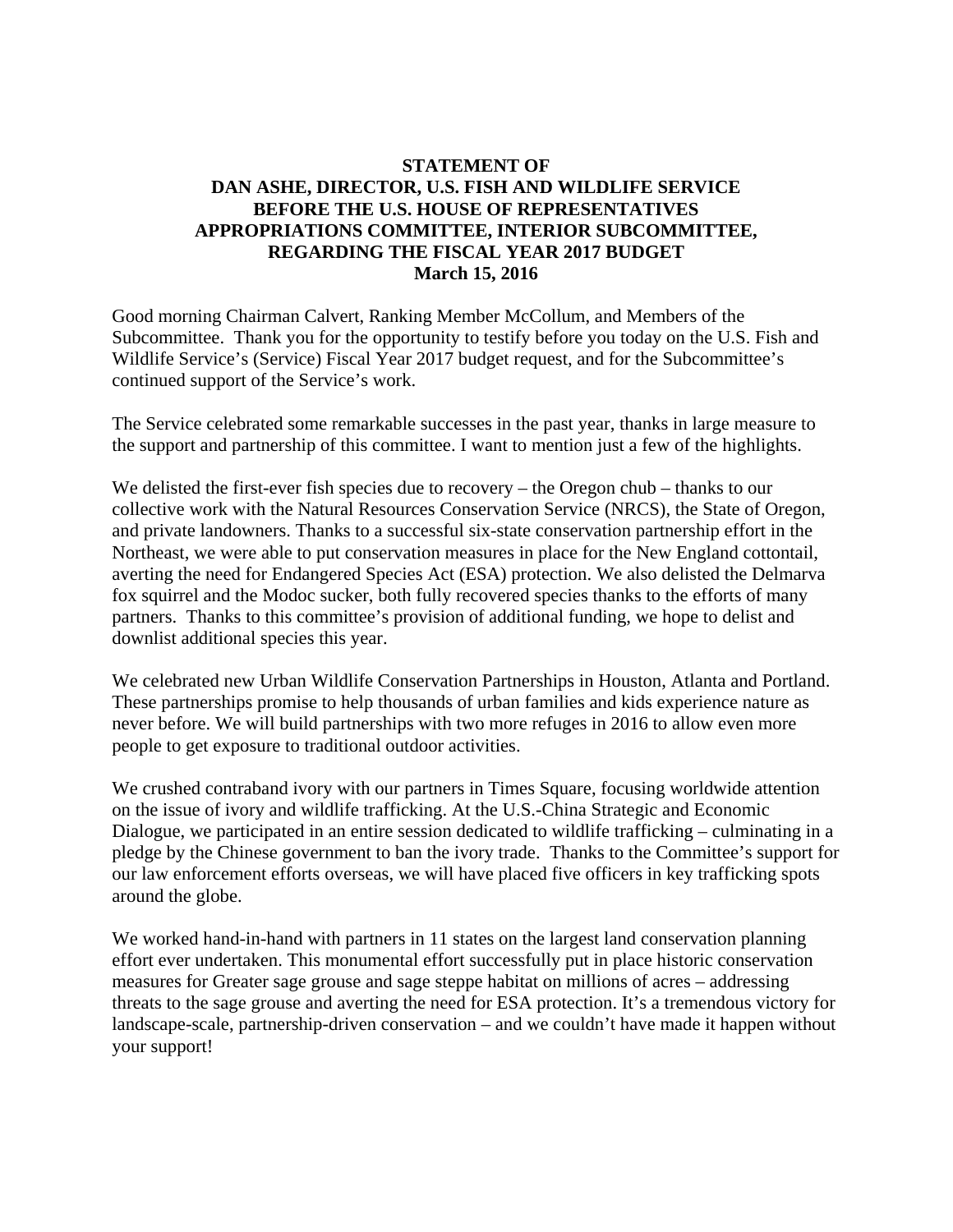The sage grouse effort is only one example of how the Service works through partnerships with landowners and others to conserve broad landscapes and the species that depend upon them. We believe that keeping landowners on their land and preserving working landscapes, benefits both species and traditional land uses, such as agriculture and ranching. In most cases, species will greatly benefit from appropriately managed intact private lands. This emphasis on partnershipdriven conservation and working together to preserve working landscapes has built and strengthened community trust and support for our work across the Nation. In turn, our employees have deep roots in the communities they serve, and many come from ranching and farming families. Nowhere were these mutual ties more evident than in Harney County, Oregon where years of collaborative conservation work spurred community support for the Malheur National Wildlife Refuge and its staff - undercutting the appeal of the illegal occupation and helping defuse a volatile situation.

The Service's budget request carries forward our commitment to building successful partnerships. We can accomplish great things together when we make an investment in our Nation's future.

The budget underscores the importance of expanding opportunities for all Americans to access public lands and experience the great outdoors, regardless of where they live. It emphasizes improving the resilience of communities and wild landscapes, enabling them to better adapt to a rapidly changing environment, and uses smart investments in conservation and landscape-level planning to improve the Service's ability to facilitate economic growth.

The budget requests \$1.6 billion for the Service, which represents an increase of \$54.4 million over the FY 2016 enacted level, and includes about \$1.5 billion in permanent appropriations, most of which goes directly to States to support their fish and wildlife conservation and outdoor recreation programs.

The National Wildlife Refuge System is one of the Nation's most important conservation programs, and refuges are a critical resource for Americans nationwide as places to hunt, fish, hike, bird watch, and recreate outside. Refuges are also frequently critical to the economies of local communities, supporting thousands of outdoor recreation and tourism-related jobs and businesses while working collaboratively with communities and neighboring landowners to manage the land for mutual benefit.This budget proposes \$25.2 million in additional funding for the National Wildlife Refuge System for biologists, maintenance personnel, and other specialists who support wildlife and habitat management and restoration efforts, visitor services, and other key functions of our refuges. These investments are critical to reverse the trend of staffing reductions at refuges that has occurred since 2010, reductions that have hindered our ability to deliver on important conservation goals and engage the public in the outdoors.

With 101 refuges within 25 miles of urban areas, the Refuge System has many opportunities to engage local urban communities. In areas where the Service does not have a land base, we are developing urban partnerships with local non-profits, government agencies, and other partners. Through the Urban Wildlife Conservation Program, the Service is engaging non-traditional stakeholders and new audiences in outdoor experiences. We are grateful to the Committee for providing an additional \$2.5 million for this effort in 2016. For 2017, the Service is requesting an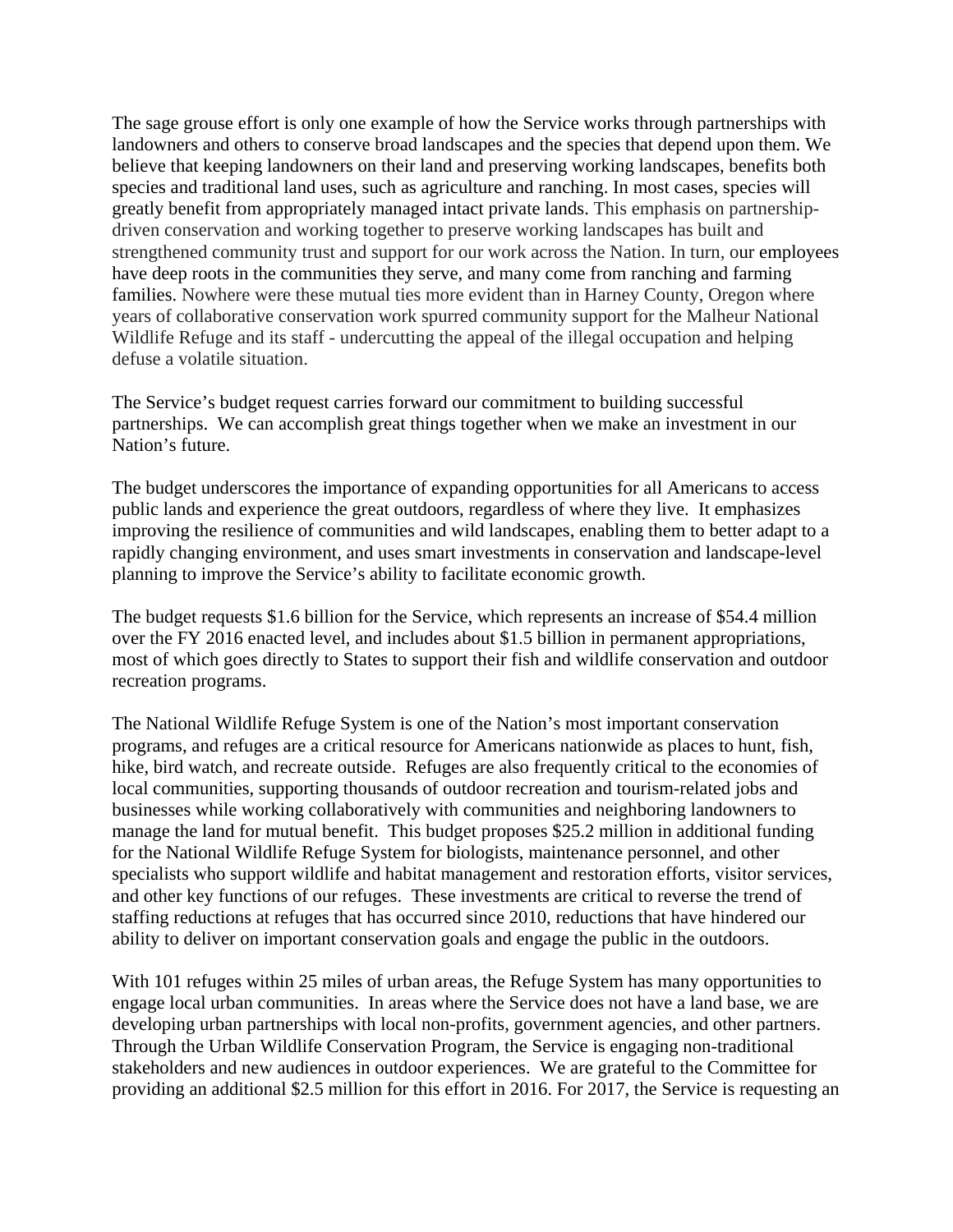additional \$7.5 million, including \$5.5 million for Refuge Visitor Services and \$2 million for Refuge Law Enforcement. The requested \$2 million increase for Law Enforcement would be used to place 14 new Federal Wildlife Officers at priority urban refuges.

The expansion of the Pacific Marine National Monuments in 2014 protected extensive, pristine, and diverse marine ecosystems. The seven atolls and islands represent the most widespread collection of coral reef, seabird, and shorebird protected areas on the planet under a single nation's jurisdiction. These areas will be crucial for conservation of ocean resources.

The designations significantly increased the Service's responsibility for open water from 4,400 to 490,000 square miles, an area almost three times the size of California, in an area that is extremely remote, and many of the islands are far from each other, some a several-day boat ride away. To better understand and more effectively protect these unique ecosystems, the Service is requesting an additional \$2 million for management of these Pacific Monuments. The requested funding will enable the Service to strategically establish a scientific baseline for this area through the development and implementation of two comprehensive, five-year inventory and monitoring plans at the 12 refuges within the four Marine National Monuments in the Pacific Ocean with our partners, including National Oceanic and Atmospheric Administration (NOAA), U.S. Geological Survey (USGS), and Phoenix Islands Protected Area.

The budget also requests \$59.4 million for taking care of the American public's investment in lands and facilities managed by the Service. This increase of \$6.1 million over the 2016 enacted level includes \$3 million for fish hatchery deferred maintenance, \$500,000 for refuge deferred maintenance, and \$2.6 million for maintenance at the National Conservation Training Center in Shepherdstown, WV. Investing in and appropriately managing deferred maintenance is a Service priority to ensure completion of needed repairs and to prevent further deterioration and unsafe conditions at these facilities. Thanks to the Committee's support, our refuge program is using a \$4 million increase provided in 2016 to address priority deferred maintenance needs.

Also in the Refuge System, the budget requests an increase of \$3.7 million for the Service's Inventory and Monitoring  $(I \& M)$  program, which will enhance monitoring of biological resources, ecological processes, components of the physical environment, and human interactions with these resources to improve conservation delivery. Through these investments, the Service will be better equipped to work with its partners to deliver strategic, science-based conservation projects.

The I & M program works directly with the National Park Service, U.S. Geological Survey, and other Federal and State partners to integrate data collection and systems and minimize duplication of effort. The I & M program directly supports our Landscape Conservation Cooperative (LCC) Network and ensures that survey design, data storage, analysis, and reporting are consistent with Service policy.

Including the Refuge I&M program, the budget request includes \$65.9 million – an increase of \$9.5 million above the 2016 enacted level – to enable the Service and its partners to better understand complex environmental challenges, such as climate change, and improve the ability of communities and landscapes to adapt to these challenges. The funding will support a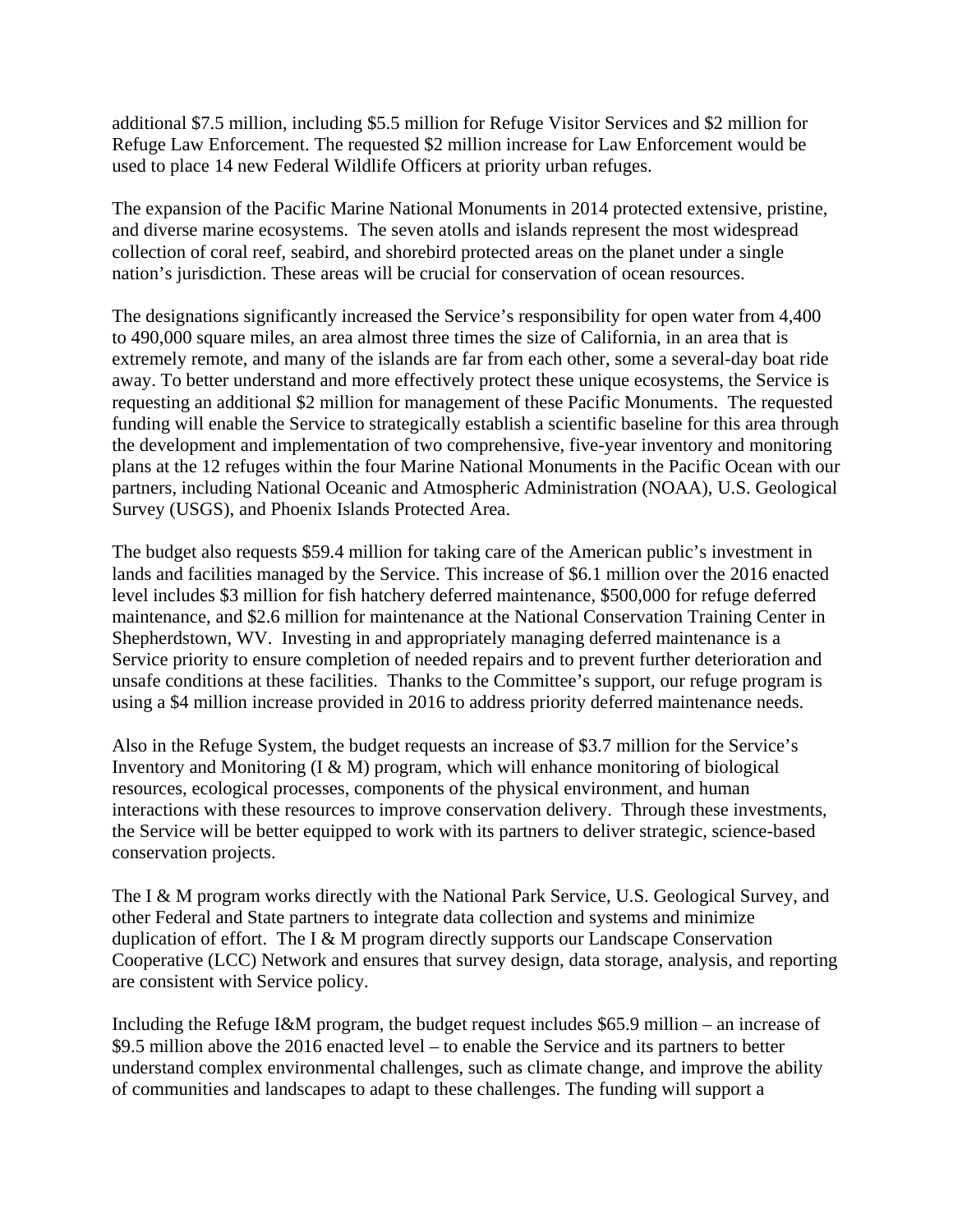nationwide network of 22 LCCs through which the Service, other Federal agencies, State and local governments, tribes, and non-governmental groups work together to determine how to use limited resources to most effectively conserve populations of fish, wildlife, and plants at landscape scales. A December 2015, congressionally requested National Academy of Sciences study found that the LCC network is filling an important national need to develop resource management strategies across jurisdictions and sectors. LCCs are working with partners in the West to understand the impacts of invasive species and fire management on wildlife and develop strategies to keep native wildlife healthy. LCC capacity has been used to help develop and implement strategies for species such as the Greater sage grouse and New England cottontail before they needed protection under the ESA, thereby limiting the need for regulation.

An additional \$3.6 million is included in the budget for Ecological Services to fund planning and consultation that support economic recovery and job creation in the United States. Timely evaluations of proposed infrastructure, real estate, and other development projects contribute to job creation and economic growth, while ensuring that impacts to native wildlife and habitat are avoided and minimized to the greatest degree possible. This funding increase will allow the Service to expedite project reviews and work with developers on appropriate mitigation and avoidance measures. One example of a highly successful consultation occurred last year when carcinogenic contaminants were found in Pratt, West Virginia's water supply. West Virginia American Water urgently needed to construct a pipeline across the Kanawha River in order to provide a new, safe, supply of drinking water for the town. The Service worked collaboratively with the company to conserve endangered mussels in the project footprint and the project went forward without delay. The company was grateful and delivered on their promise to provide safe drinking water to the town before Thanksgiving.

The 2017 budget continues the Service's commitment to the recovery of species listed as endangered and threatened under the ESA. Since 2009, the Service has removed 15 species from the Endangered and Threatened Species List, more than any other Administration. To continue with this momentum, the budget includes \$89.2 million, an increase of \$7.2 million above the 2016 enacted level, for recovery activities, a portion of which will support continued evaluation of nearly 50 species that have been identified for potential delisting or downlisting from endangered to threatened under the Endangered Species Act. We are hoping to delist at least an additional four species this year, pending final decisions.

One uniquely successful component of our recovery program is the Cooperative Recovery Initiative (CRI), which was established to restore and recover threatened and endangered species on the landscape scale, focusing on national wildlife refuges and surrounding lands. This initiative provides opportunities for focused, large-scale conservation efforts that leverage resources across programs and with partners to meet the highest priority imperiled species needs. In FY 2017, the Service requests a total of \$9.7 million for Cooperative Recovery, an increase of \$2.8 million over the 2016 enacted level. The requested funds will be used to implement recovery actions for species near delisting or reclassification from endangered to threatened, and actions that are urgently needed to prevent extinction of critically endangered species. From FY 2013 to FY 2015, the Service funded a total of 41 projects across the Nation, covering 57 national wildlife refuges and benefitting 102 trust species. Recently, two species, the Columbian white tailed deer and the Oregon Chub, were delisted or downlisted partly because of previously